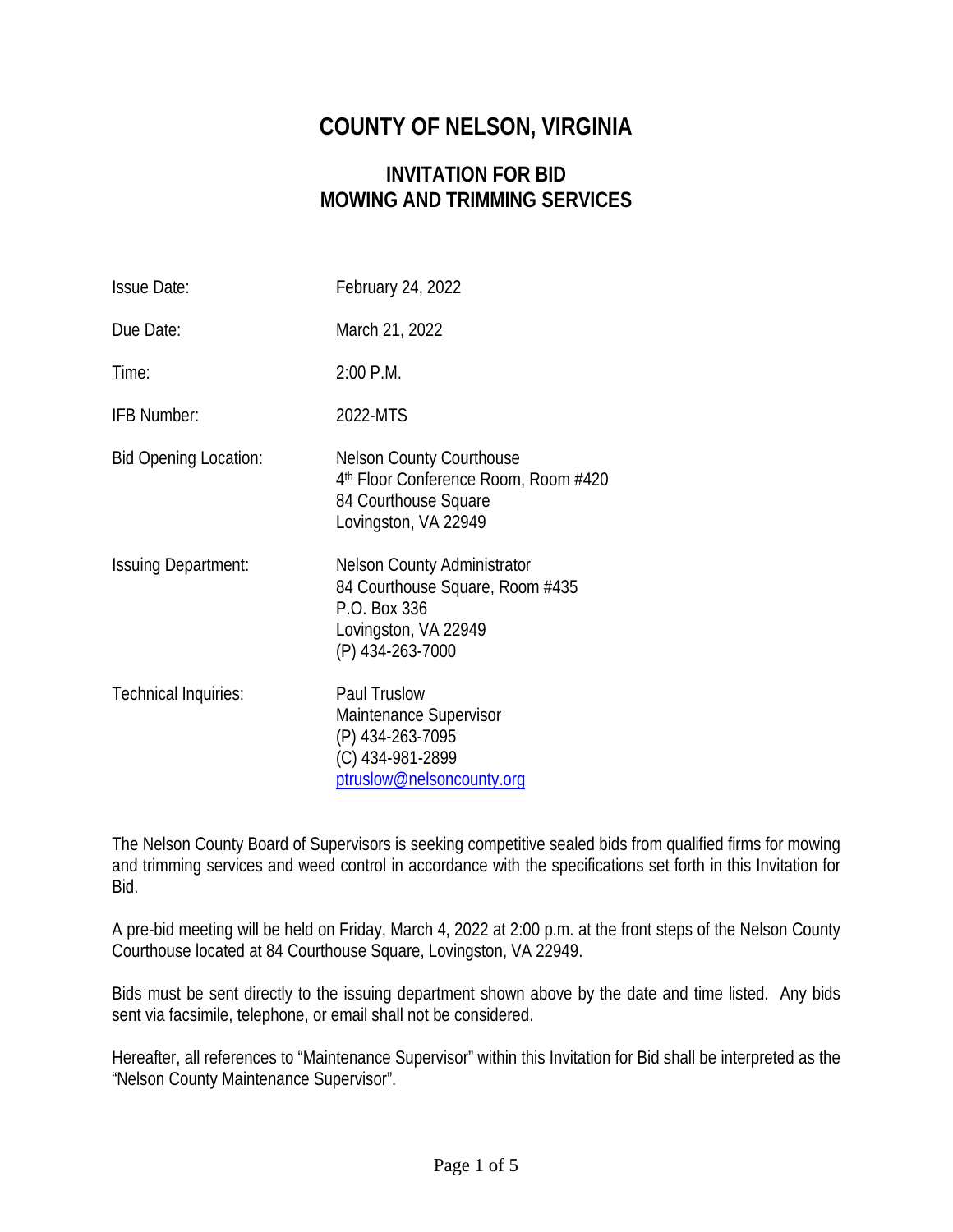## Table of Contents

# Page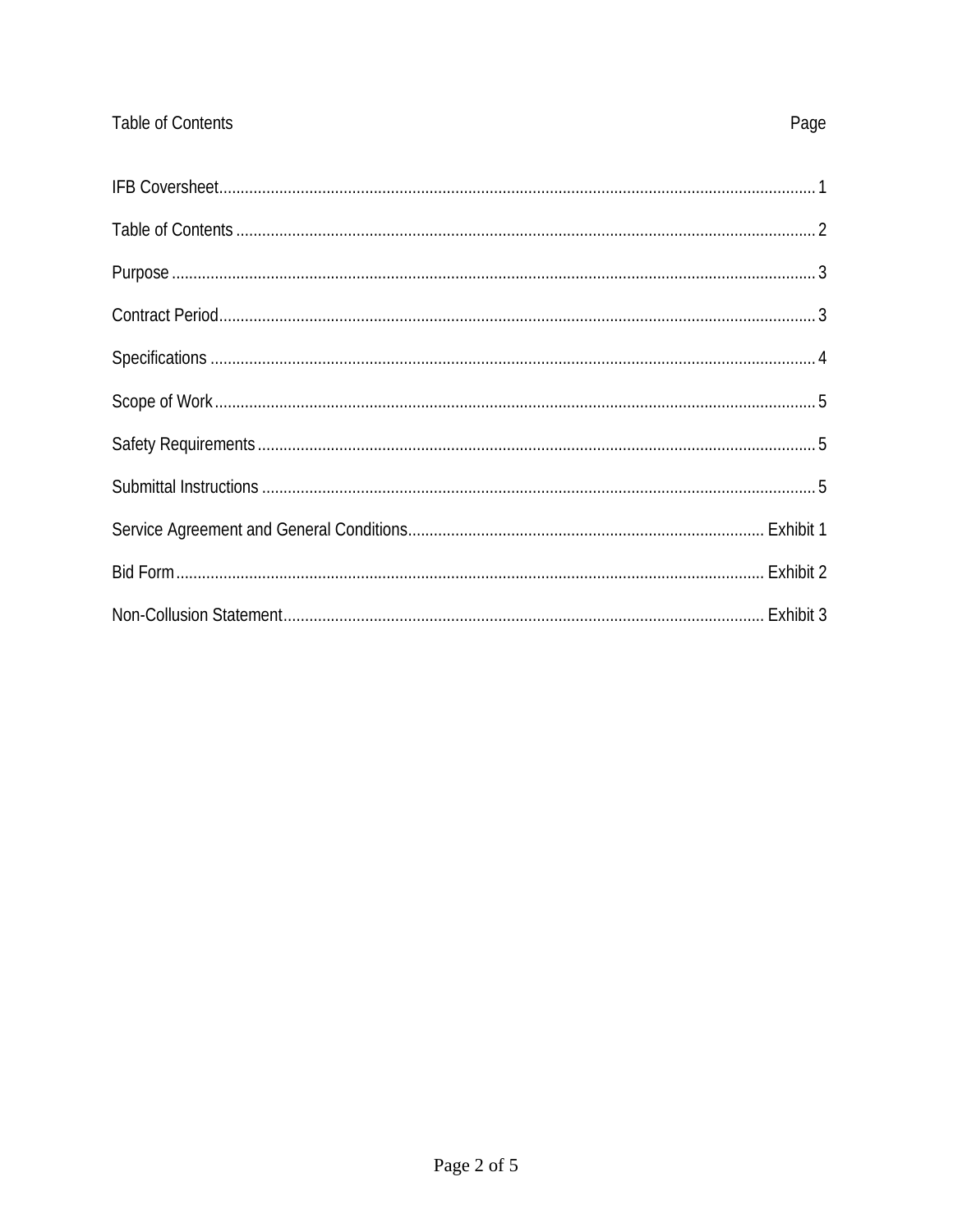## I. **PURPOSE**

The intent of this Invitation for Bid is to seek competitive sealed bids from qualified firms for mowing and trimming services as well as weed control at various locations throughout Nelson County.

#### II. **CONTRACT PERIOD**

- a) The Purchasing Agent shall award the contract to the lowest responsive and responsible bidder complying with all provisions of the IFB, provided the bid price is reasonable and it is in the best interest of the County of Nelson to accept it. The Purchasing Agent reserves the right to award a contract by individual items, in the aggregate, or in combination thereof, or to reject any or all bids/proposals and to waive any informality in bids/proposals received whenever such rejection or waiver is in the best interest of the County of Nelson. Award may be made to as many bidders/offerors as deemed necessary to fulfill the anticipated requirements of the County of Nelson. The Purchasing Agent also reserves the right to reject the bid if a bidder is deemed to be a non-responsible and/or non-responsive bidder.
- b) The winning bidder/s will be awarded a firm, fixed price contract for a term of seven (7) months beginning April 1, 2022 and ending on October 31, 2022. The Purchasing Agent shall have the option to renew the contract for services during the same monthly time period for up to the next four (4) year terms following the initial contract year provided annual pricing adjustment increases do not exceed five percent (5%) over the total contract amount per annum. Any adjustments to pricing on the Bid Form shall be submitted by the Contractor to the Purchasing Agent no later than thirty (30) days prior to contract renewal. All negotiations and adjustments in pricing must be agreed upon in writing prior to contract renewal. Automatic contract renewals are prohibited as are fuel surcharges. Nelson County reserves the right to extend and/or reject any and all contract extensions if it is in the best interest of the county or to terminate any contract if the Contractor fails to perform services as specified in the contractual agreement.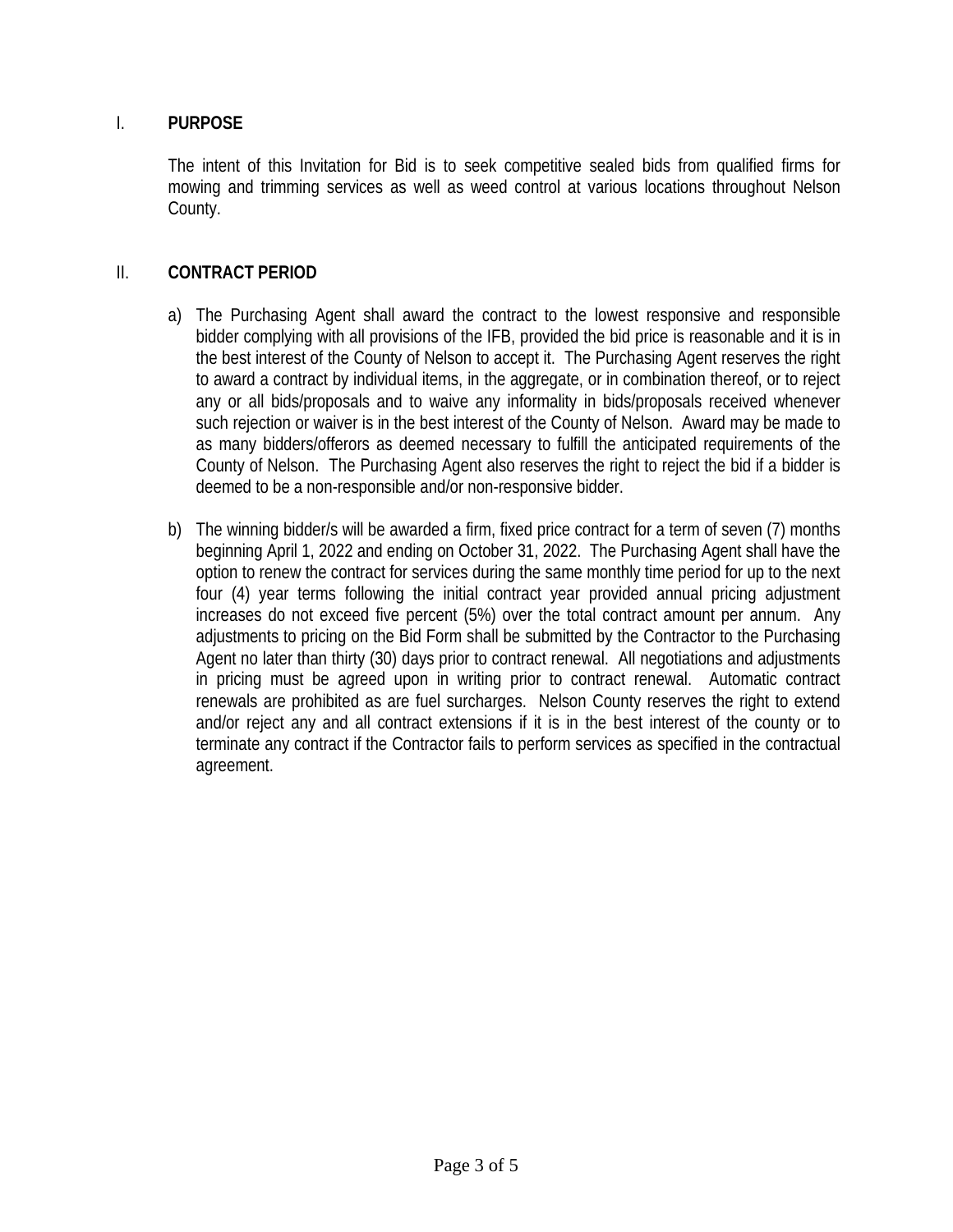## III. **SPECIFICATIONS**

a) The following service locations require mowing and trimming services as well as weed control (as needed) each month as designated by section:

#### **Section I**

| Mowing/Trimming<br>Once Weekly |                                                                                                                                                                       |                      |
|--------------------------------|-----------------------------------------------------------------------------------------------------------------------------------------------------------------------|----------------------|
| Courthouse Complex             | 84 - 100 Courthouse Square (Courthouse Building<br>Complex and parking areas, E911 Dispatch Center,<br>Sheriff's Dept., and prior Nelson County Health Dept.<br>site) | Lovingston, VA 22949 |

#### **Section II**

| Mowing/Trimming<br><b>Once Every Other Week</b> |                                                                                                                                                                                                                        |                                       |
|-------------------------------------------------|------------------------------------------------------------------------------------------------------------------------------------------------------------------------------------------------------------------------|---------------------------------------|
| Dept. of Social Services                        | 203 Front Street                                                                                                                                                                                                       | Lovingston, VA 22949                  |
| <b>Montreal Village Park</b>                    | 11558 James River Rd.                                                                                                                                                                                                  | Shipman, VA 22971                     |
| Nelson County Maintenance<br>Shop               | 8375 Thomas Nelson Hwy.                                                                                                                                                                                                | Lovingston, VA 22949                  |
| <b>Blue Ridge Railway Trail</b>                 | Entrances at Route 151 and Old Rosemill Rd., 10 ft<br>radius around 3 picnic tables and 2 benches, 1 bench<br>and scale house area from Tye River bridge to Tye<br>River underpass (*authorized entry is in Rosemill*) | Piney River, Roseland,<br>& Tye River |
| Welcome to Nelson signs (2)                     | North and South on Route 29 (County entrances)                                                                                                                                                                         |                                       |
| Piney River Sewage<br>Pumping Stations (2)      | One on Route 56 and one on Route 151 (these must be<br>invoiced separately from all other locations monthly)                                                                                                           | Piney River, VA 22964                 |
| <b>Ryan Ball Field Property</b>                 | 105 Braddock Ln                                                                                                                                                                                                        | Shipman, VA 22971                     |

#### **Section III**

| <b>Mowing/Trimming 3 Times Monthly</b><br>(approximately every ten days) |                                  |                      |
|--------------------------------------------------------------------------|----------------------------------|----------------------|
| McGinnis Building                                                        | 80 Front Street                  | Lovingston, VA 22949 |
| <b>Faber Collection Center</b>                                           | 366 Cove Valley Lane             | Faber, VA 22938      |
| Massies Mill Collection Ctr.                                             | 921 Tan Yard Road                | Roseland, VA 22967   |
| <b>Rockfish Collection Center</b>                                        | 136 Rockfish School Lane         | Afton, VA 22920      |
| <b>Shipman Collection Center</b>                                         | 11535 James River Road           | Shipman, VA 22971    |
| Nelson Memorial Library &<br>Tourism Dept.                               | 8519 and 8521 Thomas Nelson Hwy. | Lovingston, VA 22949 |

- b) Lawns will be mowed and/or trimmed to no less than 3.0 inches in height when cut.
- c) Mowing of the Courthouse Green is not permitted when the Circuit Court is in session, or when the Board of Supervisors meet, or at such other times when mowing will interfere with business being conducted in the Courthouse.
- d) Invoicing for mowing, trimming and weed control at all locations may be combined with the exception of the two (2) Piney River pumping stations which must be invoiced separately from all other locations.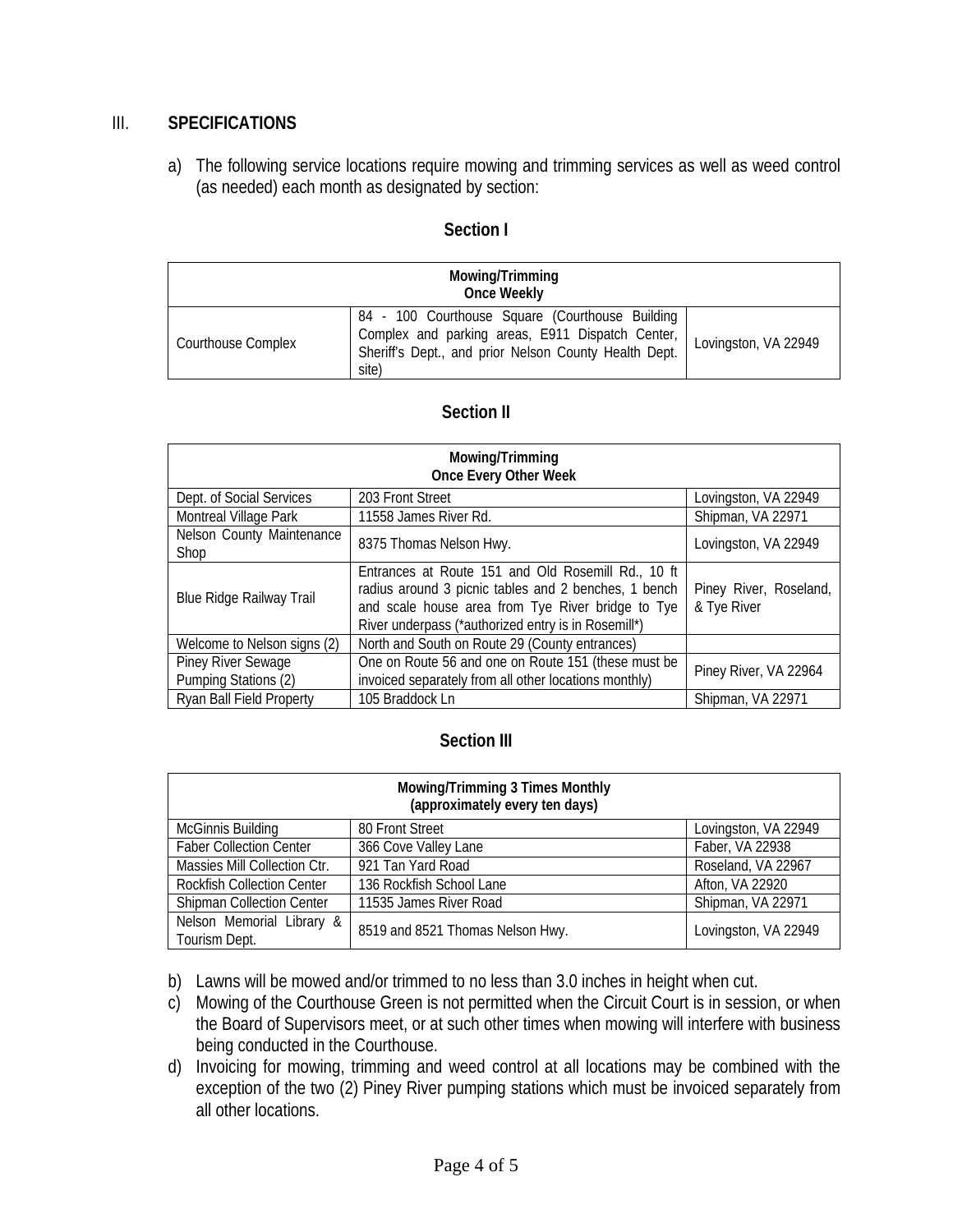## IV. **SCOPE OF WORK**

- a) The Contractor shall be experienced in mowing and trimming services.
- b) All equipment used shall be in good condition with all safety mechanisms in place. Any equipment deemed unsafe will not be allowed on the property.
- c) All equipment operators assigned to each location shall be qualified to operate the approved equipment.
- d) Contractor is responsible for providing all fuel, oil, and maintenance to equipment furnished. No County facilities or tools will be used to maintain Contractor furnished equipment.
- e) The Contractor shall provide walkway clearing of all clippings after mowing and/or trimming.

## V. **SAFETY REQUIREMENTS: ALL SECTIONS**

- a) The Contractor shall employ all necessary safety precautions to prevent damage to County or personal property. Any damages shall be immediately reported to the Maintenance Supervisor. Contractor negligence shall constitute Contractor liability.
- b) If at any time the County determines that proper safety measures are not being employed, the County reserves the right to stop work until corrective actions are taken by the Contractor.

#### VI. **SUBMITTAL INSTRUCTIONS**

- a) It is the sole responsibility of the bidder to have his/her bid submitted on time to the issuing department (Room #420) listed on page one (1). Any bids received after the designated time shall be considered non-responsive.
- b) Any bids received by telephone, email, or facsimile shall not be considered.
- c) All bids shall be signed in ink by an authorized representative of the firm.
- d) Bidders are required to provide pricing on every location within a section (i.e. Section I, Section II, and/or Section III) to be considered responsive. Failure to complete the Bid Form as required may result in the bidder being determined non-responsive.

#### VII. **SERVICE AGREEMENT AND GENERAL CONDITIONS - (***See Exhibit 1)*

- VIII. **BID FORM** (*See Exhibit 2)*
- IX. **NON-COLLUSION STATEMENT** (*See Exhibit 3)*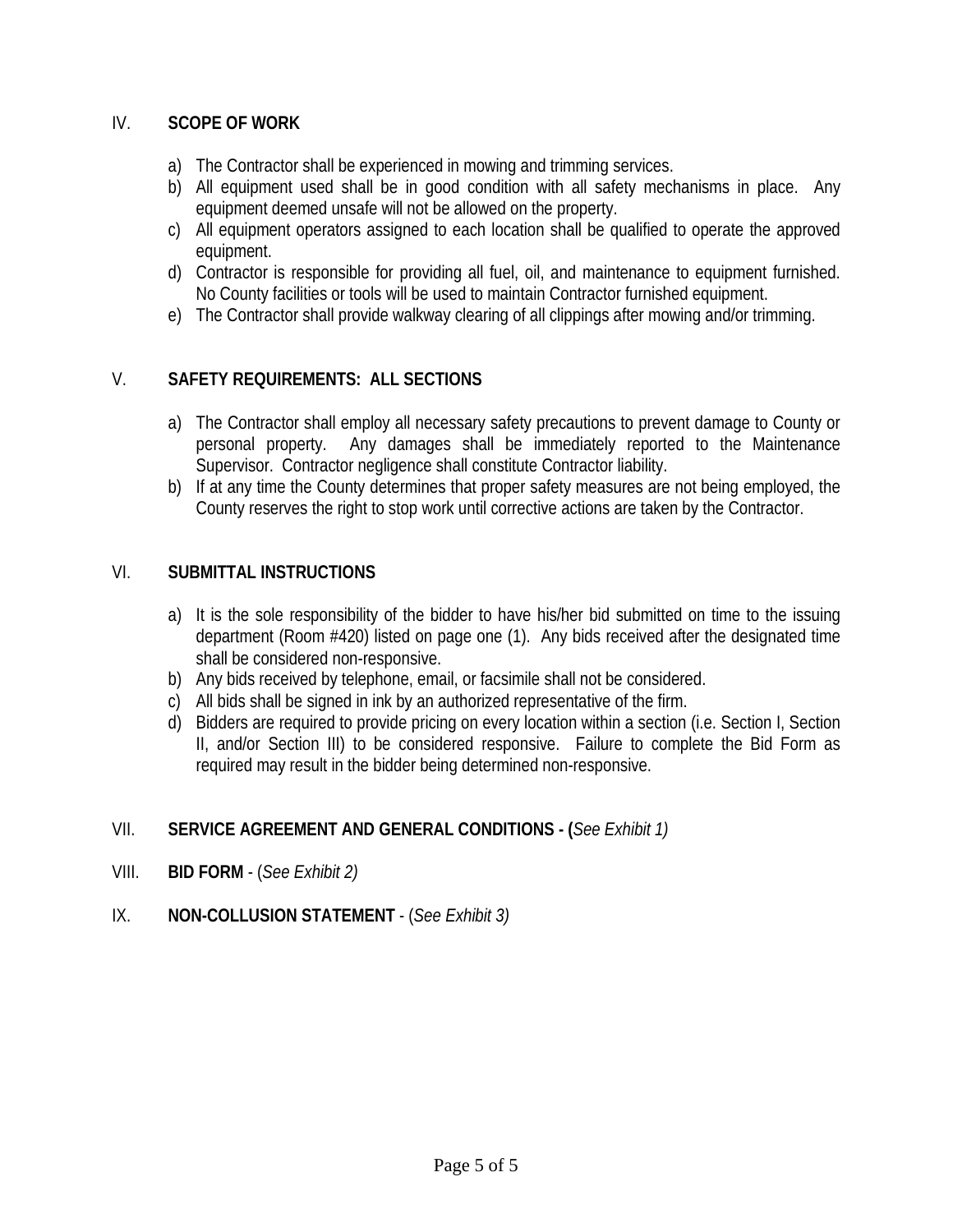#### SERVICES AGREEMENT

THIS SERVICES AGREEMENT, made and entered this \_\_\_\_\_ day of \_\_\_\_\_\_\_\_\_\_, 20 , by and between the County of Nelson, Virginia (the "County") and \_\_\_\_\_\_\_\_\_\_\_\_\_\_\_\_\_\_\_\_\_\_\_\_\_\_\_\_\_\_\_\_\_\_\_\_\_\_\_\_\_\_\_\_\_\_\_\_\_\_\_\_\_ (the "Contractor") provides:

A. Undertaking. County and Contractor in consideration of their mutual covenants herein agree in respect of the performance of services by Contractor and the payment for those services by County as set forth below. The scope of work (the "Work") for the Contractor will include those items listed in the following exhibits which are attached hereto and incorporated by reference:

Exhibit 1. Service Agreement and General Conditions

Exhibit 2 Bid Form

Exhibit 3 Non-Collusion Statement

County and Contractor also agree that additional services can be provided by the Contractor to the County for the project as mutually agreed upon by addendum to this Agreement.

B. Contract Price. The County will pay in consideration of the Work as follows:

\_\_\_\_\_\_\_\_\_\_\_\_\_\_\_\_\_\_\_\_\_\_\_\_\_\_\_\_\_\_\_\_\_\_\_\_\_\_\_\_\_\_\_\_\_\_\_\_\_\_\_\_\_\_\_\_\_\_\_\_\_\_\_\_\_\_\_\_\_\_\_\_\_\_\_\_\_\_

C. Term. The Contractor will begin the Work by and complete (if applicable) the Work by \_\_\_\_\_\_\_\_\_\_\_\_\_\_\_\_\_\_\_\_\_\_.

D. Notices. All notices required or permitted under this Agreement shall be in writing and shall be deemed delivered in person or deposited in the United States mail, postage prepaid addressed as follows. Either party may change such address from time to time by providing written notice to the other in the manner set forth above.

If to the County:

Stephen A. Carter County Administrator Post Office Box 336 Lovingston, Virginia 22949

\_\_\_\_\_\_\_\_\_\_\_\_\_\_\_\_\_\_\_\_\_\_\_\_\_\_\_ \_\_\_\_\_\_\_\_\_\_\_\_\_\_\_\_\_\_\_\_\_\_\_\_\_\_\_

If to the Contractor:

E. Special Provisions.

 $\mathcal{L}_\mathcal{L} = \mathcal{L}_\mathcal{L} = \mathcal{L}_\mathcal{L} = \mathcal{L}_\mathcal{L} = \mathcal{L}_\mathcal{L} = \mathcal{L}_\mathcal{L} = \mathcal{L}_\mathcal{L} = \mathcal{L}_\mathcal{L} = \mathcal{L}_\mathcal{L} = \mathcal{L}_\mathcal{L} = \mathcal{L}_\mathcal{L} = \mathcal{L}_\mathcal{L} = \mathcal{L}_\mathcal{L} = \mathcal{L}_\mathcal{L} = \mathcal{L}_\mathcal{L} = \mathcal{L}_\mathcal{L} = \mathcal{L}_\mathcal{L}$ 

\_\_\_\_\_\_\_\_\_\_\_\_\_\_\_\_\_\_\_\_\_\_\_\_\_\_\_\_\_\_\_\_\_\_\_\_\_\_\_\_\_\_\_\_\_\_\_\_\_\_\_\_\_\_\_\_\_\_\_\_\_\_\_\_\_\_\_\_\_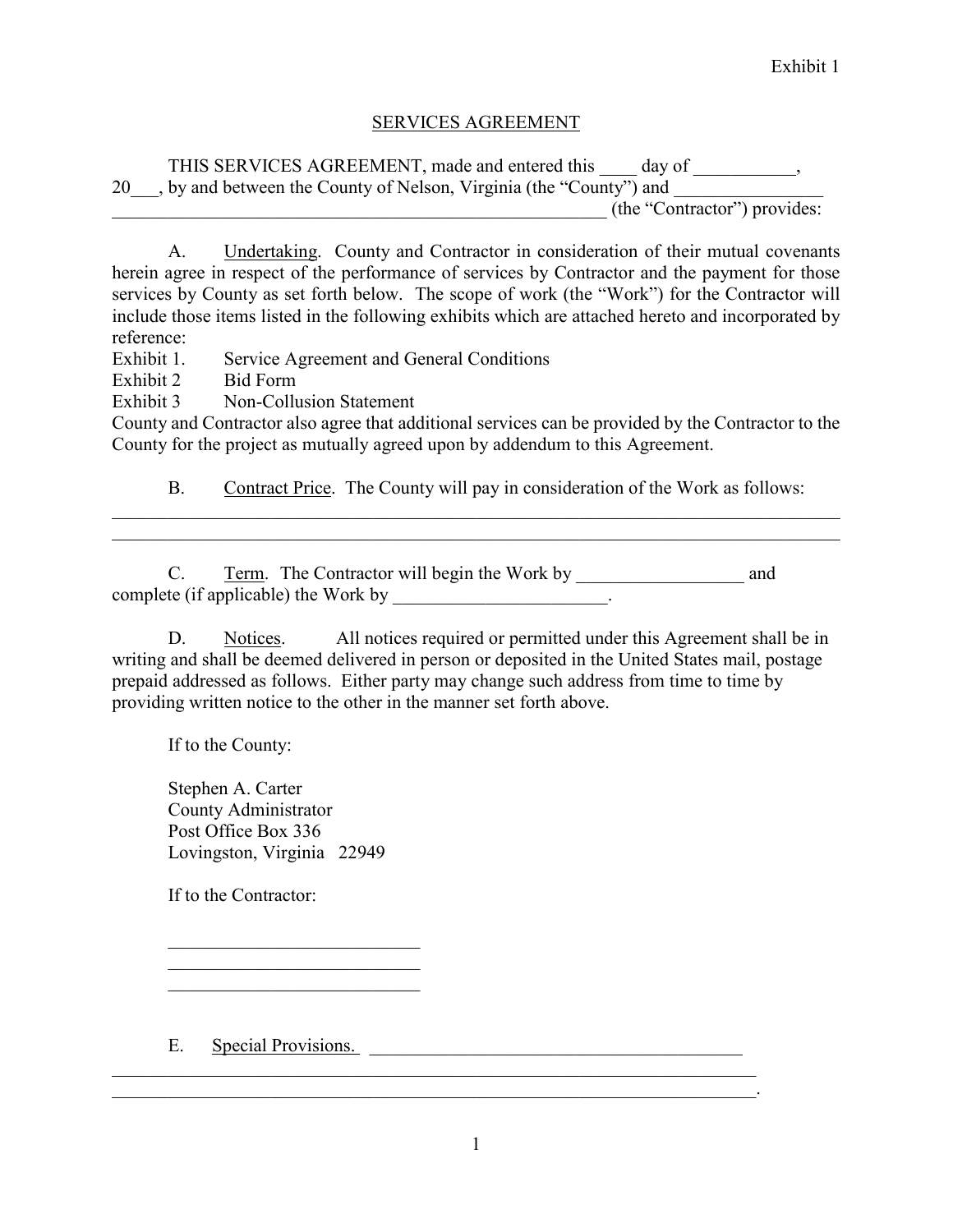IN WITNESS WHEREOF, the parties hereto have executed this Agreement as of the date first above-written.

## COUNTY OF NELSON

By: \_\_\_\_\_\_\_\_\_\_\_\_\_\_\_\_\_\_\_\_\_\_\_\_\_\_\_\_\_\_

Its  $\frac{1}{\sqrt{1-\frac{1}{2}}\left\lceil \frac{1}{2}\right\rceil}$ 

\_\_\_\_\_\_\_\_\_\_\_\_\_\_\_\_\_\_\_\_\_\_\_\_\_\_\_\_\_

**Contractor** 

By: \_\_\_\_\_\_\_\_\_\_\_\_\_\_\_\_\_\_\_\_\_\_\_\_\_\_\_\_\_\_

Its  $\overline{\phantom{a}}$ 

Approved as to form:

 $\overline{\phantom{a}}$ 

County Attorney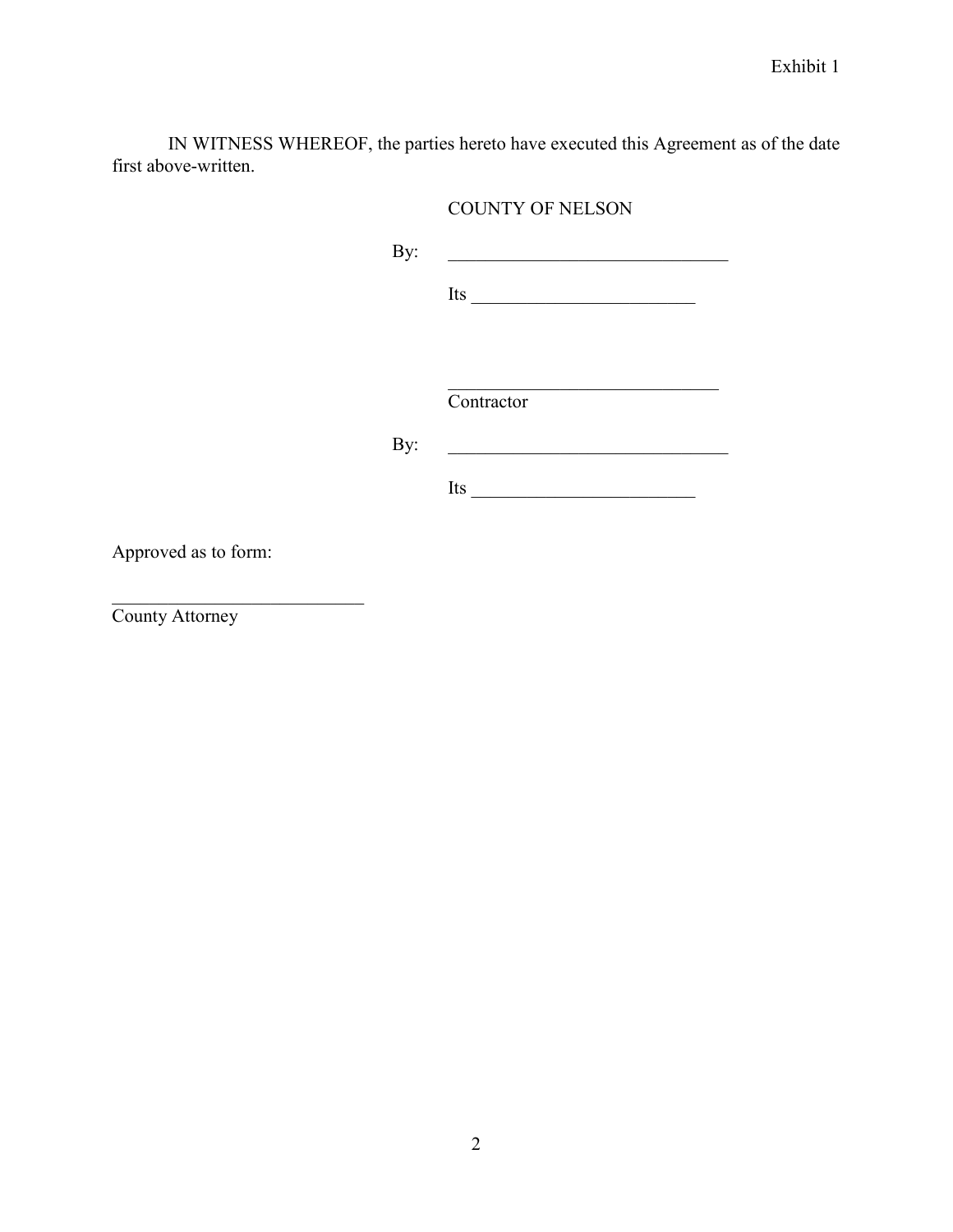## GENERAL CONDITIONS

1. Debarment Status. By submitting its proposals, Contractor certifies that it is not currently debarred from submitting bids or proposals on contracts by any state or local government or agency thereof nor is it an agent of any person or entity that is currently debarred from submitting bids or proposals on contracts by any state or local government or agency thereof.

2. Ethics in Public Contracting. The provisions contained in Sections 2.2-4367 through 2.2-4377 of the Virginia Public Procurement Act as set forth in the Code of Virginia shall be applicable to all contracts solicited or entered into by the County. By submitting its proposals, Contractor certifies that its proposals were made without collusion or fraud and that it has not offered or received any kickbacks or inducements from any other offeror, supplier, manufacturer, or subcontractor in connection with its proposal, and that it has not conferred upon any public employee having official responsibility for this procurement transaction any payment, loan, subscription, advance, deposit of money, services or anything of more than nominal value, present or promised, unless consideration of substantially equal or greater value was exchanged.

3. Performance of Work. Contractor shall perform all services hereunder: (i) expeditiously and consistent with the orderly progress of the project; (ii) in accordance with the standard of care and skill existing as of the date such services are provided; (iii) in accordance with all applicable laws, codes and regulations in effect at the time the Work is complete; (iv) in accordance with current standard technology for completed similar project systems accepted within the industry as of the time the Work is complete, and (v) and shall devote adequate resources to meet its obligations under this Agreement.

4. Expense Reimbursement. The Contract Price includes all fees and ordinary expenses including reasonable travel, lodging, meals, telephone expense, office overhead and clerical support. Contractor shall pay all such "out-of-pocket" expenses and shall not be entitled to reimbursement from the County except by mutual prior agreement.

5. Changes to the Agreement: Except as provided in the following sentence, changes to this Agreement must be in writing and signed by the both parties. The County may order changes within the general scope of this Agreement at any time by written notice to the Contractor. Changes within the scope of the Agreement include, but are not limited to, things such as services to be performed, the method of packing or shipment, and the place of delivery or installation. The Contractor shall comply with the notice upon receipt. The Contractor shall be compensated for any additional costs incurred as the result of such order and shall give the County a credit for any savings.

6. Termination. The County upon written notice to the Contractor may terminate this Agreement for convenience. The Contractor will be paid for the negotiated and agreed upon cost of the Work performed as of the termination date. If any work or service hereunder is in progress, but not completed as of the date of termination, then the Agreement may be extended upon written approval of the County until the work or services are completed and accepted.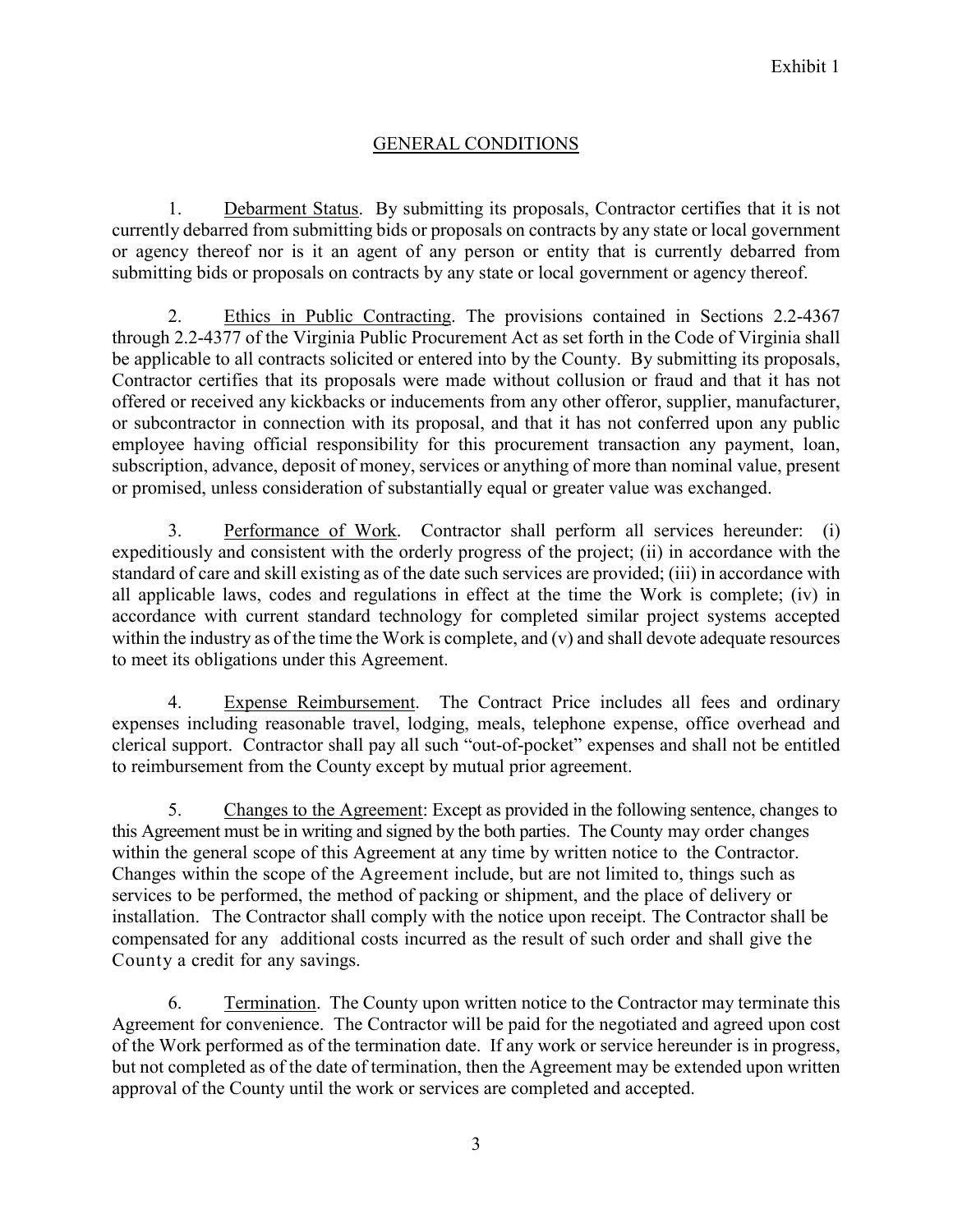7. Default. If the Contractor should refuse or fail to perform the Work in accordance with this Agreement, or, refuse or fail to fulfill any obligation imposed by this Agreement, then the County may terminate the Contractor's right to proceed and, after written notice, may procure services, in whole or in part, from other sources and Contractor shall be responsible for any resulting additional costs to the County. The right of the Contractor to proceed will not be terminated because of delays in the completion of the Work due to unforeseeable causes beyond the Contractor's control and without Contractor's fault or negligence.

8. Acceptance. Neither payment, final or otherwise, nor partial or entire use or acceptance of the Work by the County shall operate as an acceptance of any products or services not in accordance with this Agreement, nor shall same relieve Contractor of any responsibility for negligence, errors, or omissions in connection with the Work or operate to release the Contractor from any obligation under the Agreement.

9. Disclosure. During the term of this Agreement, the Contractor shall not, without the prior written permission of the County, accept from other clients any assignment or tasks which substantially conflict with the objectives of this Agreement. The Contractor shall give written notice to the County with respect to any such assignments or tasks. The notice shall set forth in reasonable detail the services the Contractor would undertake to perform in connection with such assignments or tasks. The County agrees to grant or deny its consent to the Contractor's acceptance of the assignments or tasks described in the notice within ten days after the notice is given. The County shall be deemed to have granted its consent if no action is taken by the County within said ten-day period.

10. Relationship of Parties. The Contractor's relationship with the County shall at all times be that of an independent contractor. Nothing herein shall be construed to designate the Contractor, or any of its officers, employees, as either employees or agents of the County.

11. Injuries. Contractor waives any rights to recover damages from the County for any injuries that Contractor, its employees, or both, may sustain while performing services under this Agreement. The Contractor shall take precautions for the safety of, and provide reasonable protection to prevent injury, loss, or damage to, its employees, and other persons who may be affected by the Work and to property at the site of the Work or adjacent thereto.

12. Indemnification. The Contractor shall indemnify and hold harmless the County, its officers, agents and all employees and volunteers, from any and all claims of bodily injury, personal injury or property damage, including the cost of investigation, all expenses of litigation, including reasonable attorney fees, and the cost of appeals arising out of any claims or suits which result from error, omissions, or negligent acts of the Contractor or its sub-contractors and their agents and employees. Contractor shall indemnify and hold harmless the County against and from all liability, claims, damages and costs, including attorney's fees of every kind and nature attributable to bodily injury, sickness, disease, or death or to damage or destruction of property resulting from or in any manner arising out of or in connection with the performance of the Work under this Agreement. The provisions of this section shall survive the termination or other conclusion of this Agreement.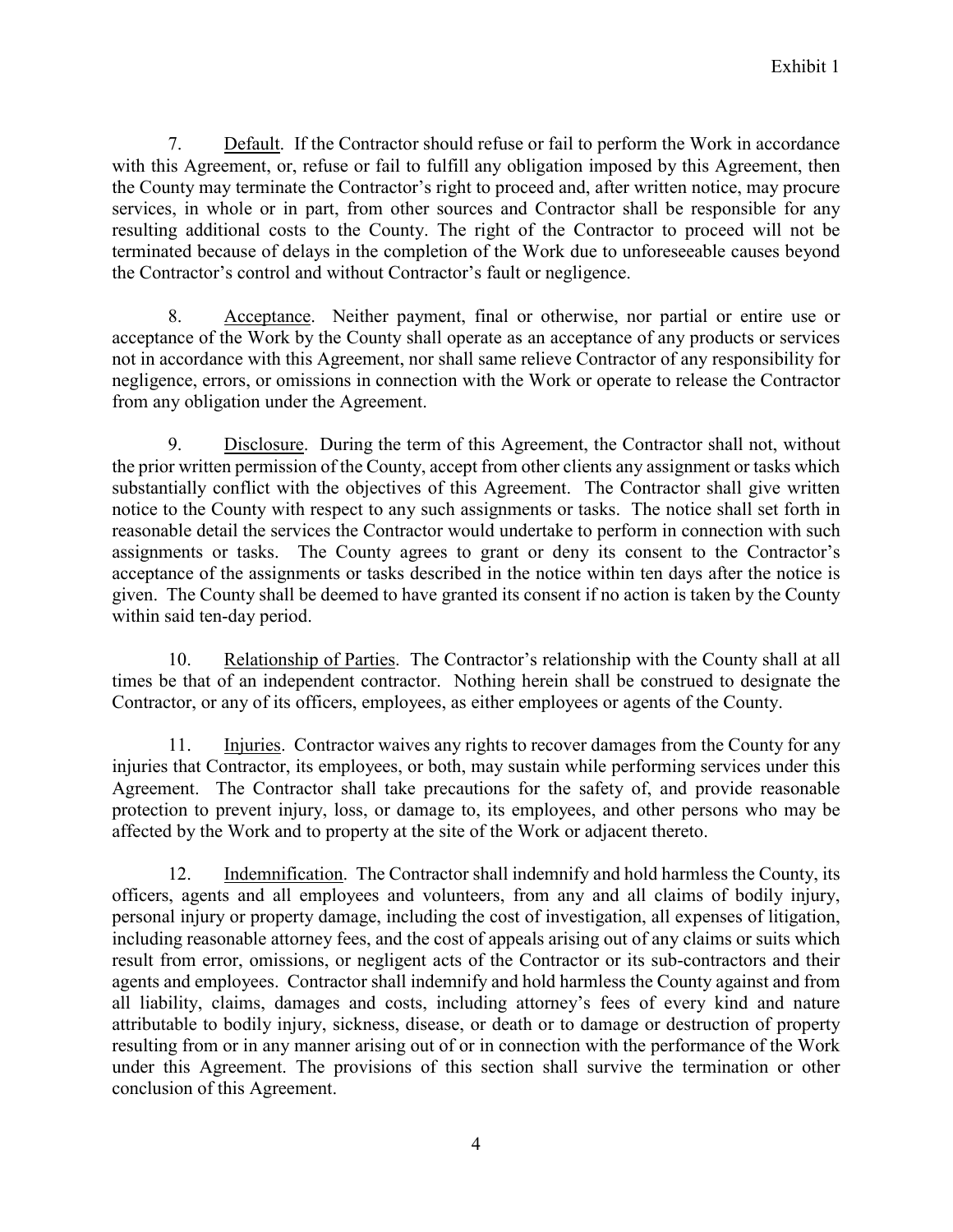13. Insurance. If insurance requirements are set forth in the RFP, then such requirements govern. If no such requirements are set forth in the RFP, then the following requirements are applicable:

A. Contractor will carry during the term of this Agreement the following insurance: (i) "All Risk" property insurance for its property's replacement cost; (ii) commercial general liability insurance with a minimum limit of liability of One Million Dollars (\$1,000,000) combined single limit for bodily injury or death/property damage arising out of any one occurrence; (iii) Workers' Compensation as required by law and Employer's Liability Insurance with a minimum limit of One Million Dollars (\$1,000,000), and (iv) automobile liability with One Million Dollars (\$1,000,000) combined single limit. Coverage for errors and omissions will be carried if required in the RFP and in the limits provided therein.

B. Each party hereby grants to the other a waiver of any right to subrogation which any insurer of a party may acquire against the other by virtue of the payment of any loss under such insurance. Each party agrees to obtain any endorsement that may be necessary to effect this waiver of subrogation, but this provision applies regardless of whether a party has received a waiver of subrogation endorsement from its insurer.

C. Contractor shall immediately notify the County in writing of any material changes or terminations of any of the coverages required in this Agreement. If requested to do so by the County, the Contractor shall provide the County with an Acord certificate of insurance which shall have attached thereto the appropriate endorsement, coverage form, or binder, as the case may be.

14. Records Retention and Availability. Contractor agrees that the County, the State Auditor, or any of their duly authorized representatives at any time during normal business hours and as often as they may reasonably deem necessary, shall have access to and the right to examine, audit, excerpt, and transcribe any books, documents, papers, records, etc., which are pertinent to the accounting practices and procedures of Contractor and involve transactions relating to this Agreement. Contractor agrees to maintain these records for a period of five (5) years from the completion of the Work.

15. Ownership. Contractor shall retain all right, title and interest in all copyrights, patents, service marks, trade secret, and other intellectual property rights in and to all technical or internal designs, methods, ideas, concepts, techniques and templates previously developed by Contractor or developed during the course of the provision of services hereunder. All products created for the County as a result of this Agreement will be the sole property of the County to be used, reused, altered, and distributed in the County's discretion, provided however, that any reuse by or on behalf of the County without written verification or adoption by Contractor for the specific purpose intended will be at the County's sole risk and without liability or legal exposure to Contractor. Any such verification or adaption by Contractor will entitle Contractor to further compensation at rates to be agreed upon.

16. Confidential Information. A. "Confidential Information" means any information of a party that is treated as confidential by that party, including, without limitation, all data, information, files, programs, electronic or digital data or information concerning or pertaining to either party's trade secrets, technology, processes, strategies, business, operations, marketing, finance and accounting, pricing, costs, expenses, bids and proposals, clients, customers, customer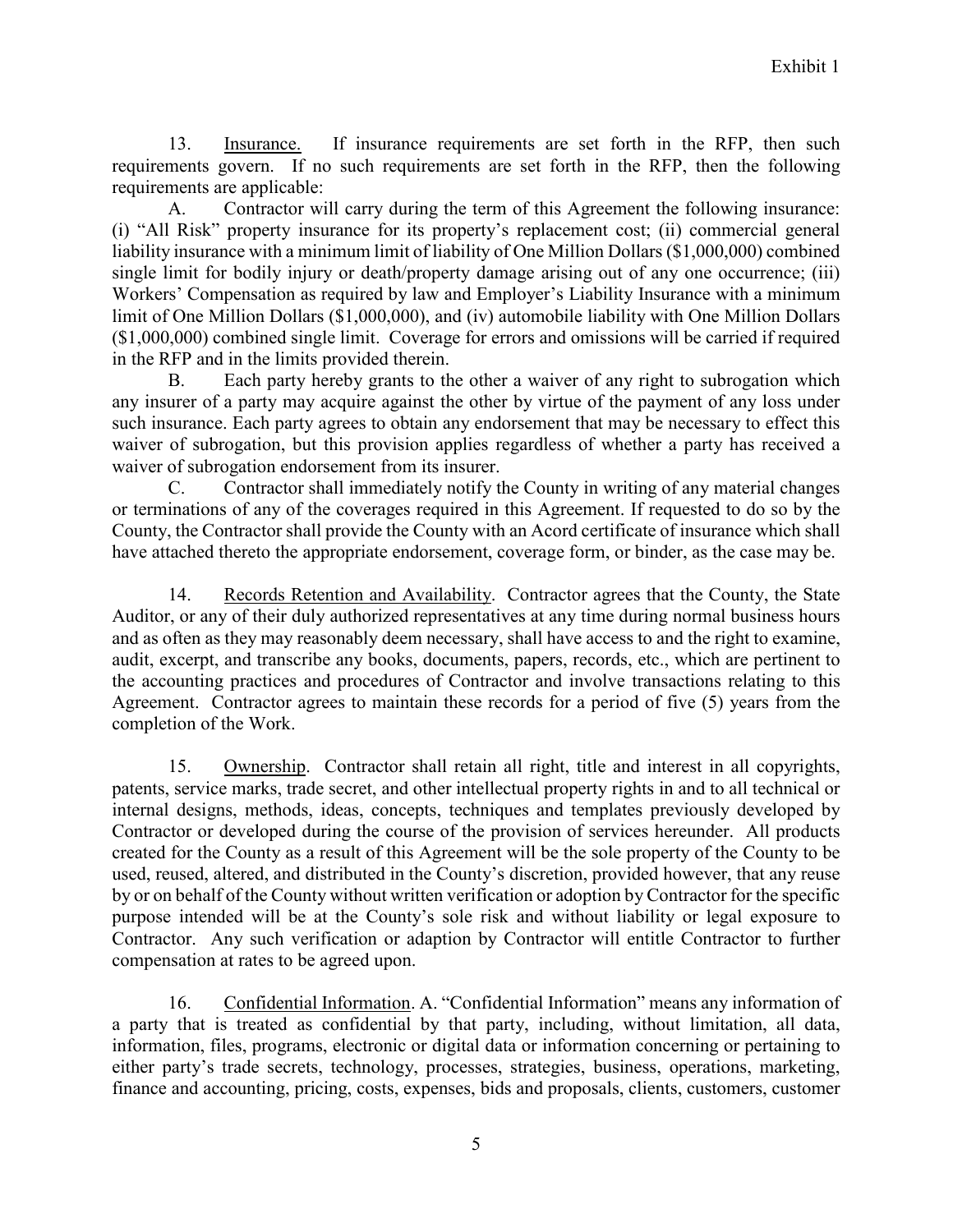lists, prospective customers, assets, properties, employees, vendors, agents, representatives, databases, transactions or banking. Confidential Information shall include any material supplied orally or in writing, whether identified or marked as "confidential" or not and shall include derivative information produced by a party or an employee or contractor of a party, such as compilations, studies, briefs, synopsis, notes, memoranda, outlines and similar information. Confidential Information shall include, without limitation, all such information delivered, shown or revealed to the other party prior to the date hereof.

B. A receiving party agrees:

(i) not to disclose or otherwise make available Confidential Information of the disclosing party to any third person without the prior written consent of the disclosing party; *provided, however,* that the receiving party may disclose the Confidential Information of the disclosing party to its officers, employees, consultants, and legal advisors who have a "need to know," who have been apprised of the restrictions set forth in this section, and who are themselves bound by nondisclosure obligations at least as restrictive as those set forth in this section;

(ii) to use the Confidential Information of the disclosing party only for the purposes of performing its obligations under the Agreement; and,

(iii) to immediately notify the disclosing party in the event it becomes aware of any loss or disclosure of any of the Confidential Information of the disclosing party.

C. The obligations of the receiving party to safeguard Confidential Information shall not extend to information that is required to be disclosed pursuant to a requirement of a governmental agency, or is required or compelled to be disclosed by operation of law, provided that prior to any such a disclosure the disclosing party shall be notified of the requirement of the disclosure and shall have the right and opportunity to seek a protective order to limit or block such a disclosure and that the information, if required to be disclosed, is the minimum legally required to be disclosed.

D. The provisions of this section shall survive the termination or other conclusion of this Agreement.

17. Nondiscrimination. During the performance of this Agreement, Contractor agrees as follows (Code of Virginia, Section 2:2-4311):

- a. Contractor shall not discriminate against any employee or applicant for employment because of race, religion, color, sex, national origin, age, disability or other basis prohibited by state law relating to discrimination in employment except where there is a bona fide occupational qualification, reasonably necessary to the normal operation of the Contractor. Contractor agrees to post in conspicuous places, available to employees and applicants for employment, notices setting forth the provisions of this nondiscrimination clause.
- b. Contractor in all solicitations or advertisements for employees placed by or on behalf of Contractor, shall state that such Contractor is an equal opportunity employer.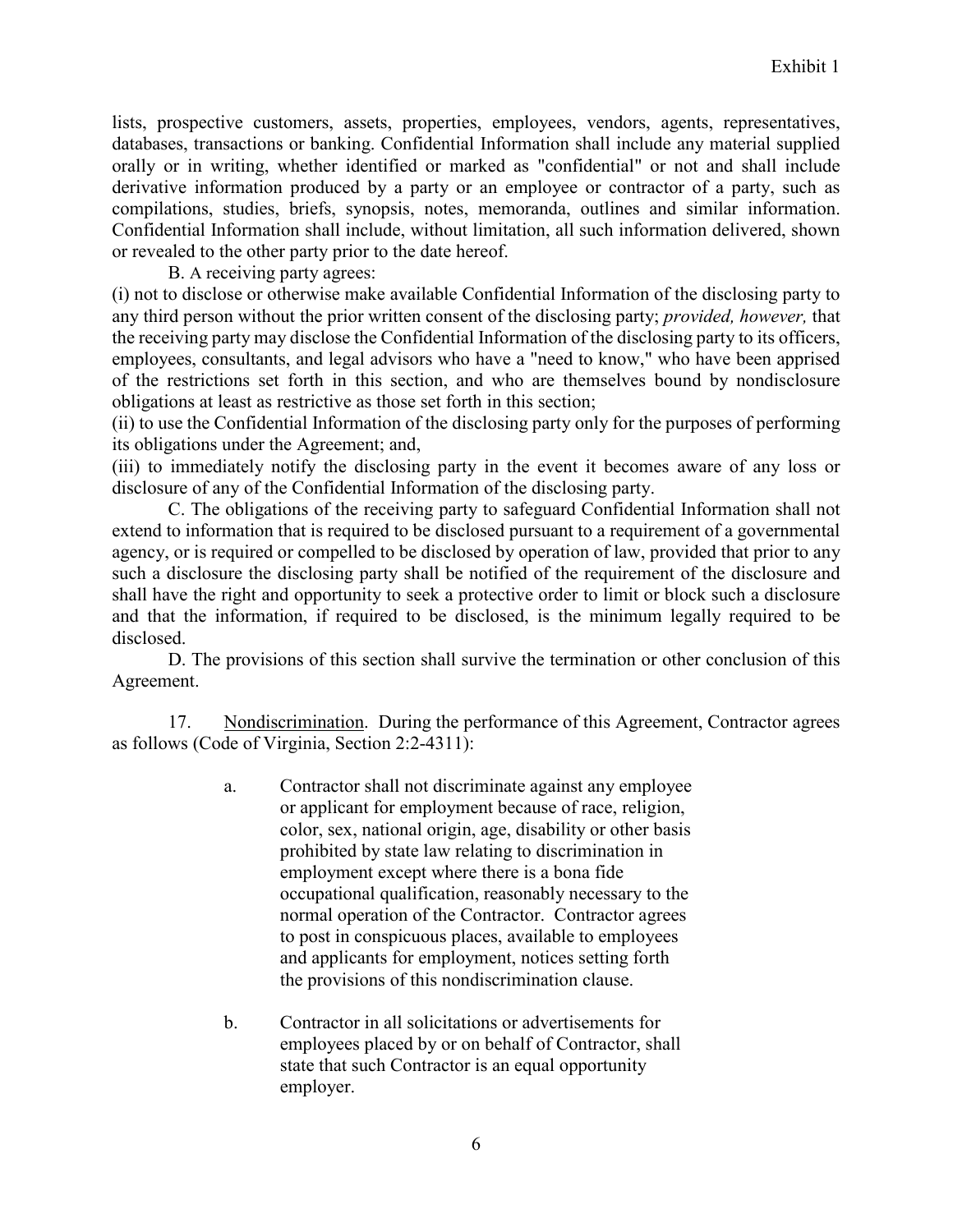c. Notices, advertisements and solicitations placed in accordance with Federal law, rule or regulation shall be deemed sufficient for the purpose of meeting the requirements of this section.

Contractor shall include the provisions of the foregoing paragraphs of this section in every subcontract or purchase order of over \$10,000.00, so that the provisions will be binding upon each subcontractor or vendor.

18. Drug-Free Workplace to be Maintained by the Contractor. During the performance of this Agreement, Contractor agrees as follows (Code of Virginia, Section 2:2-4312):

- a. Contractor shall provide a drug-free workplace for all of its employees. Contractor agrees to post in conspicuous places, available to employees and applicants for employment, a statement notifying employees that the unlawful manufacture, sale, distribution, dispensation, possession or use of a controlled substance or marijuana is prohibited in the workplace and specify the actions that will be taken against employees for violations of this prohibition.
- b. Contractor, in all solicitations or advertisements for employees placed by or on behalf of Contractor shall state that such Contractor maintains a drug-free workplace.
- c. Notices, advertisements and solicitations placed in accordance with federal law, rule of regulation shall be deemed sufficient for the purpose of meeting the requirements of this section.

Contractor shall include the provisions of the foregoing paragraphs of this section in every subcontract or purchase order of over \$10,000.00 so that the provisions will be binding upon each subcontractor or vendor.

19. Faith Based Organizations. The County does not discriminate against faith-based organizations.

20. Immigration Law. Contractor covenants that it does not, and shall not during the performance of this Agreement for goods and services in the Commonwealth, knowingly employ an unauthorized alien as defined in the federal Immigration Reform and Control Act of 1986.

21. Force Majeure. Any obligation or performance of either party hereunder shall be excused to the extent that such failure or delay in performance is caused by a strike or other labor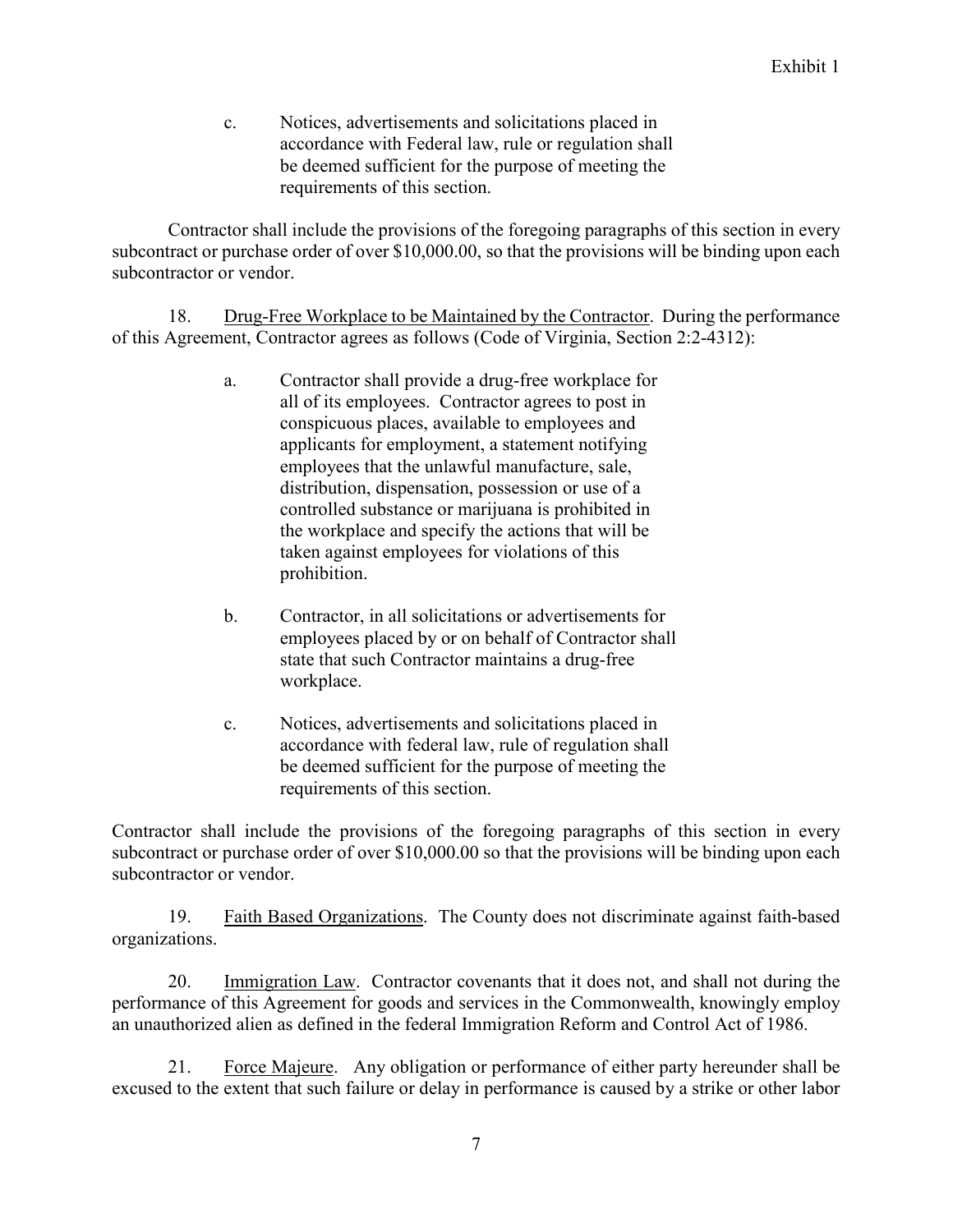dispute, accidents, acts of God, fire, flood, earthquake, lightning, unusually severe weather, material or facility shortages, lack of transportation, acts of any governmental authority, governmental codes, ordinances, laws, rules, and regulations or restrictions, war, civil disorder, pandemic, epidemic, or state of emergency or any other cause beyond the reasonable control of either party hereto. The excused party shall use reasonable efforts under the circumstances to avoid or remove such causes of nonperformance and shall proceed to perform with reasonable dispatch whenever such causes are removed or cease to exist.

22. Contractual Claims. Contractual claims, whether for money or for other relief, shall be submitted, in writing, no later than sixty (60) days after final payment, written notice of the Contractor's intention to file such claim must be given at the time of the occurrence or beginning of the work upon which the claim is based. Such notice is a condition precedent to the assertion of any such claim by the Contractor. A written decision upon any such claims will be made by the County Administrator or his designee within thirty (30) days after submittal of the claim and any practically available additional supporting evidence required by the County Administrator. The Contractor may not institute legal action prior to receipt of the County's decision on the claim unless the County Administrator fails to render such decision within 120 days from submittal of its claim. The decision of the County Administrator shall be final and conclusive unless the Contractor within six (6) months of the date of the final decision on a claim or from expiration of the 120 day time limit, whichever occurs first, initiates legal action as provided in Section 2.2- 4364, of the Virginia Code. Failure of the County to render a decision within said 120 days shall not result in the Contractor being awarded the relief claimed nor shall it result in any other relief or penalty. The sole result of the County's failure to render a decision within said 120 days shall be Contractor's right to immediately institute legal action. No administrative appeals procedure pursuant to Section 2.2-4365, of the Virginia Code, has been established for contractual claims under this Agreement.

23. Severability. If any provision of this Agreement shall be held to be invalid or unenforceable for any reason, the remaining provisions shall continue to be valid and enforceable. If a court should find that any provision of this Agreement is invalid or unenforceable, but that by limiting such provision it becomes valid and enforceable, then such provision shall be deemed to be written, construed, and enforced as so limited.

24. Assignment. Contractor's obligations under this Agreement may be neither assigned nor transferred to any other person, firm, or corporation without the prior written consent of the County.

25. Successors. This Agreement shall inure to the benefit of and be binding on the parties, and their heirs, successors, assigns and legal representatives, but nothing contained in this section shall be construed to permit an assignment or other transfer except as specifically provided herein.

26. Waiver of Contractual Right. The failure of either party to enforce any provision of this Agreement shall not be construed as a waiver or limitation of that party's right to subsequently enforce and compel strict compliance with every provision of this Agreement.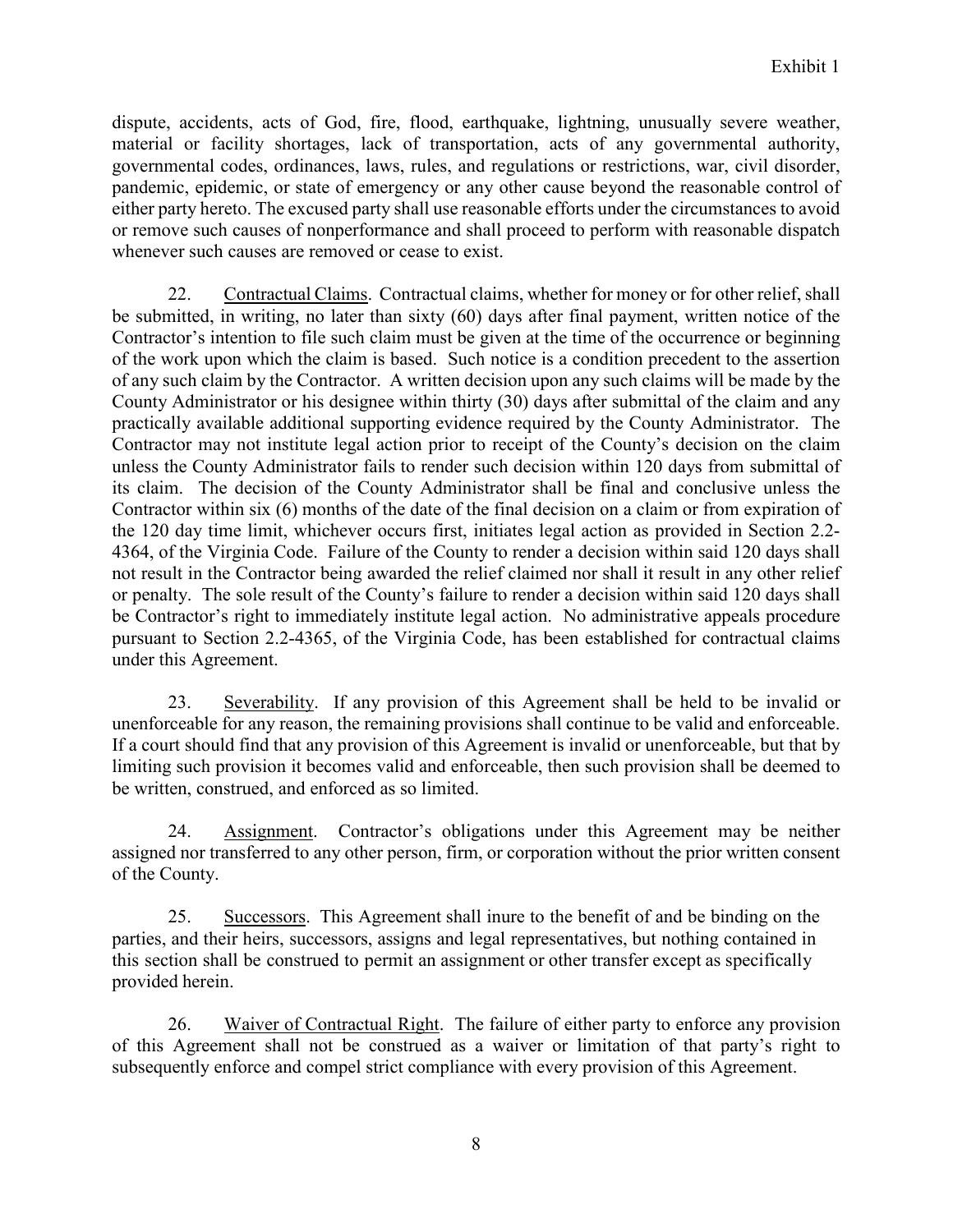27. Applicable Law. The laws of the Commonwealth of Virginia shall apply in the construction and enforcement of this Agreement without regard to choice of law principles. The sole venue for any proceeding between the parties regarding this Agreement shall lie in the state courts of Nelson County, Virginia.

28. Amendment. This Agreement may not be modified or amended unless the amendment is made in writing and is signed by both parties.

29. Entire Agreement. This Agreement contains the entire agreement of the parties and there are no other promises or conditions in any other agreement whether oral or written. This Agreement supersedes any prior written or oral agreements between the parties. In the event of any conflict between provisions contained herein and those appearing in an exhibit, the provisions of the document deemed by the County to be most favorable to the County shall prevail.

30. Cooperative Procurement. [ ] (Check if applicable.) The procurement of goods and/or services provided for in this Agreement is being conducted pursuant to Virginia Code Section 2.2-4304. Therefore, the Contractor agrees that it will contract with any other public agency or body in the Commonwealth of Virginia who so desires, to permit those public agencies or bodies to purchase such services at contract prices, in accordance with the terms, conditions, and specifications of this procurement. The Contractor shall deal directly with each public agency, public school system or body seeking to obtain any goods and/or services pursuant to this Agreement or from this procurement and in accordance with Virginia Code Section 2.2-4304. The County of Nelson shall not be responsible or liable for any costs, expenses, or any other matters of any type to either the Contractor or the public agency or body seeking to obtain any goods and/or services pursuant to this cooperative procurement provision.

END

REVISED 10/18/21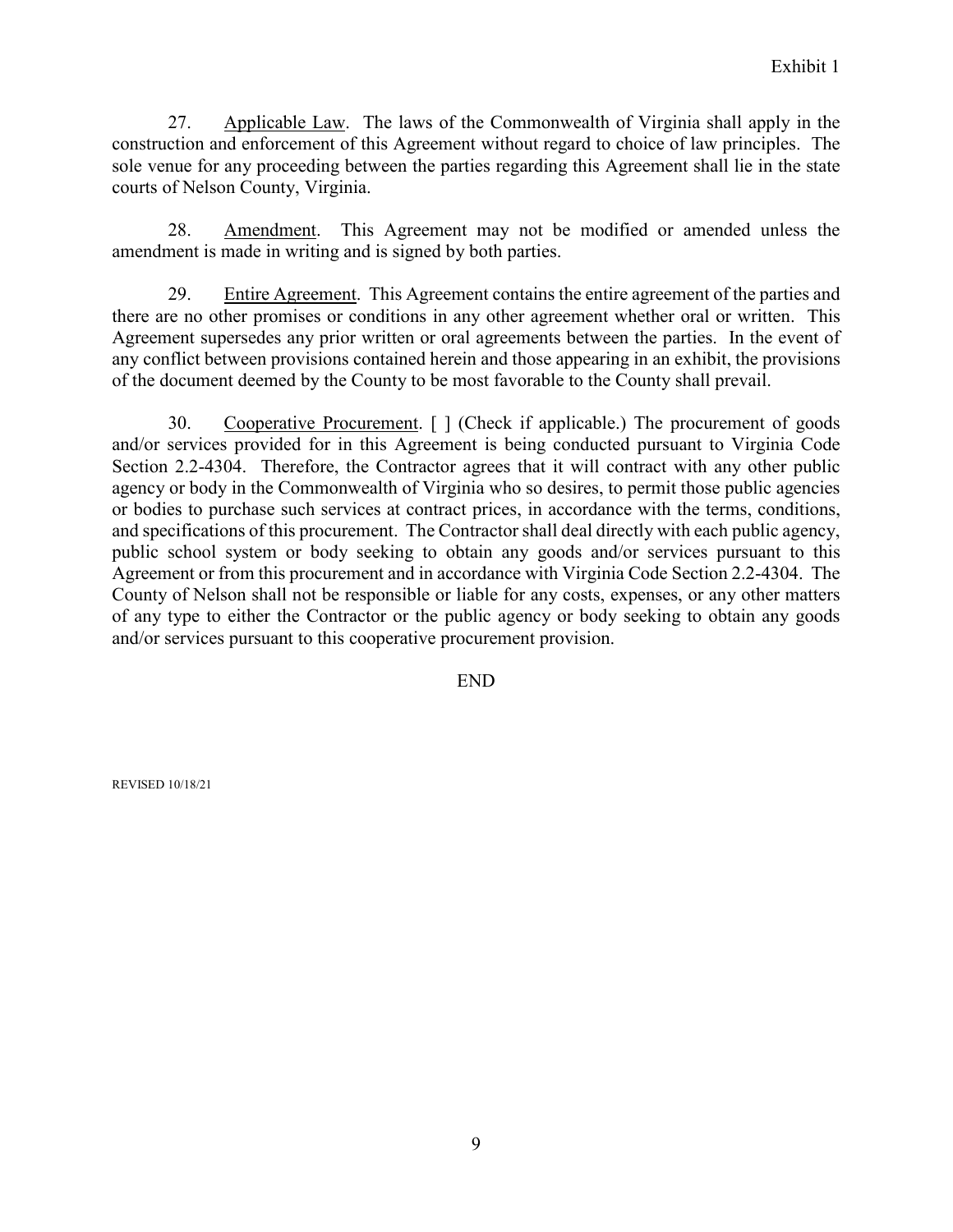**Invitation to Bid #2022-MTS, Mowing and Trimming Services - Due 2:00 PM, Monday, March 21, 2022.**

# **COUNTY OF NELSON, VIRGINIA**

#### VIII. **BID FORM**

To Purchasing Agent:

In compliance with the bid information, the undersigned offers and agrees, if this offer is accepted within thirty (30) calendar days from the bid open date specified above, to furnish any or all items upon which prices are offered, at the price set opposite each item, delivered at the designated point(s), within the time specified.

| <b>BIDDER/COMPANY NAME:</b>    | <u> 1980 - Andrea Andrew Maria (h. 1980).</u>                                                                          |  |
|--------------------------------|------------------------------------------------------------------------------------------------------------------------|--|
| <b>AUTHORIZED SIGNATURE:</b>   |                                                                                                                        |  |
| <b>TYPED NAME OF BIDDER:</b>   |                                                                                                                        |  |
| <b>MAILING ADDRESS:</b>        | <u> 1989 - Johann Stein, marwolaethau a bhann an t-Amhain an t-Amhain an t-Amhain an t-Amhain an t-Amhain an t-A</u>   |  |
| CITY AND STATE:                | <u> 1989 - Johann Stein, fransk politiker (d. 1989)</u>                                                                |  |
| <b>FEDERAL ID NUMBER:</b>      | <u> 1989 - Johann Stoff, deutscher Stoffen und der Stoffen und der Stoffen und der Stoffen und der Stoffen und der</u> |  |
| DATE: ________________________ |                                                                                                                        |  |
| $CELL: (\_\_\_)$               |                                                                                                                        |  |

#### **RETURN THIS PAGE**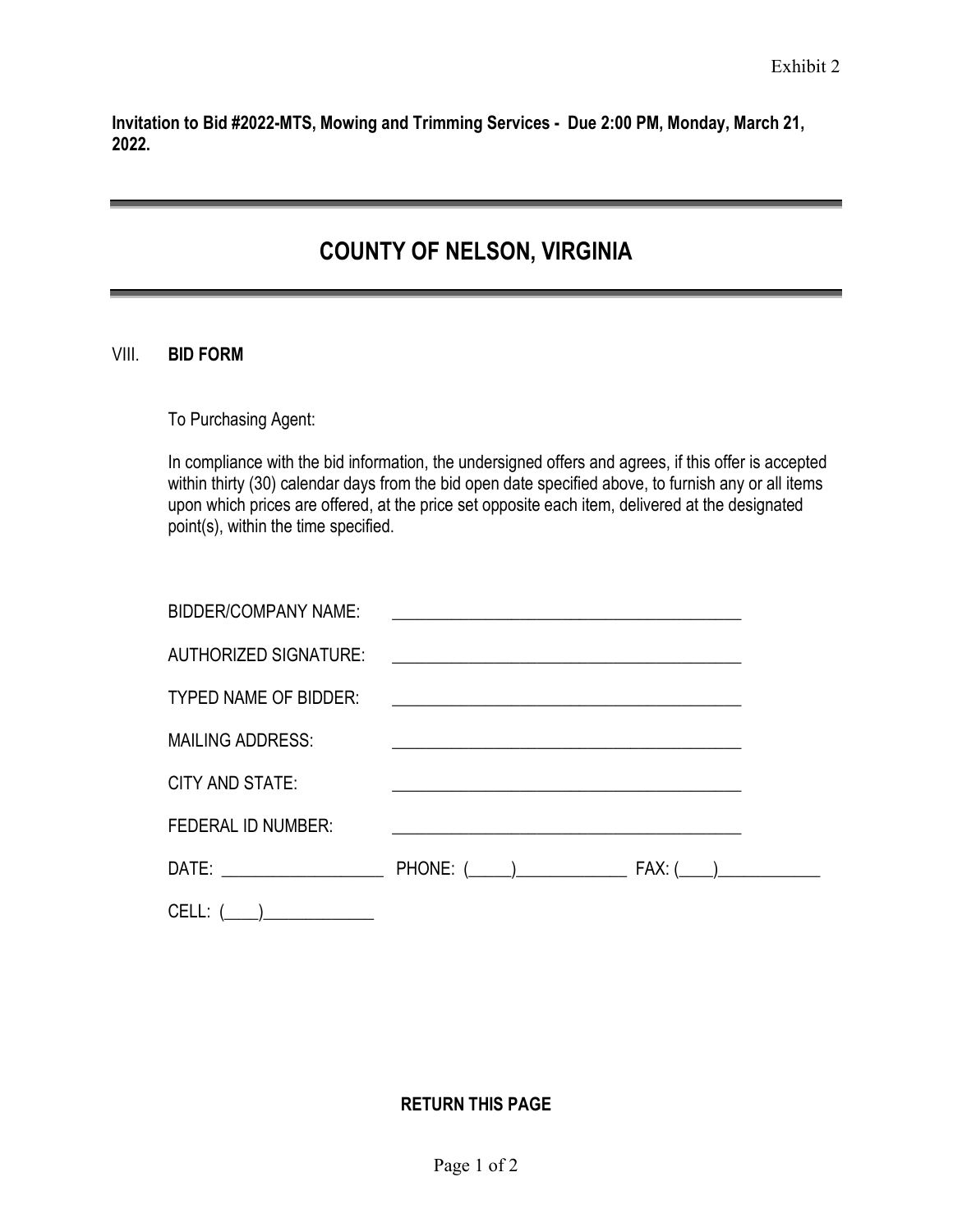The following form, or its equivalent created by the Bidder, must be used in returning the solicited bid for mowing and trimming services as well as weed control as specified in the Invitation for Bid document. Proof of herbicide business license, proof of insurance and worker compensation insurance and proof of county business license are required.

Nelson County reserves the right to reject all bids or award to multiple bidders in the best interest of the County.

| <b>SECTION I - Once Weekly</b> | <b>Mowing Cost</b><br>(per Cut) | <b>Weed Control Cost</b><br>(per Application) |
|--------------------------------|---------------------------------|-----------------------------------------------|
| Courthouse Complex             |                                 |                                               |

Subtotal Section I: \$ \_\_\_\_\_\_\_\_\_\_\_\_\_\_\_\_\_

| <b>SECTION II - Once Every Other</b><br>Week | <b>Mowing Cost</b><br>(per Cut) | <b>Weed Control Cost</b><br>(per Application) |
|----------------------------------------------|---------------------------------|-----------------------------------------------|
| Dept. of Social Services                     |                                 |                                               |
| Montreal Village Park                        |                                 |                                               |
| Nelson County Maintenance Shop               |                                 |                                               |
| <b>Blue Ridge Railway Trail</b>              |                                 |                                               |
| Welcome to Nelson signs (2)                  |                                 |                                               |
| <b>Piney River Sewage Pumping Stations</b>   |                                 |                                               |
| (2)                                          |                                 |                                               |
| <b>Ryan Ballfield Property</b>               |                                 |                                               |

Subtotal Section II: \$ \_\_\_\_\_\_\_\_\_\_\_\_\_\_\_\_\_

| <b>SECTION III - 3 Times Monthly</b><br>(approx. every 10 days) | <b>Mowing Cost</b><br>(per Cut) | <b>Weed Control Cost</b><br>(per Application) |
|-----------------------------------------------------------------|---------------------------------|-----------------------------------------------|
| <b>McGinnis Building</b>                                        |                                 |                                               |
| <b>Faber Collection Center</b>                                  |                                 |                                               |
| Massies Mill Collection Ctr.                                    |                                 |                                               |
| <b>Rockfish Collection Center</b>                               |                                 |                                               |
| <b>Shipman Collection Center</b>                                |                                 |                                               |
| Nelson Memorial Library & Tourism                               |                                 |                                               |
| Dept.                                                           |                                 |                                               |

| <b>Subtotal Section III:</b> |  |
|------------------------------|--|
|------------------------------|--|

Total of all Sections Bid:  $\quad \text{\ssim}$ 

**RETURN THIS PAGE**